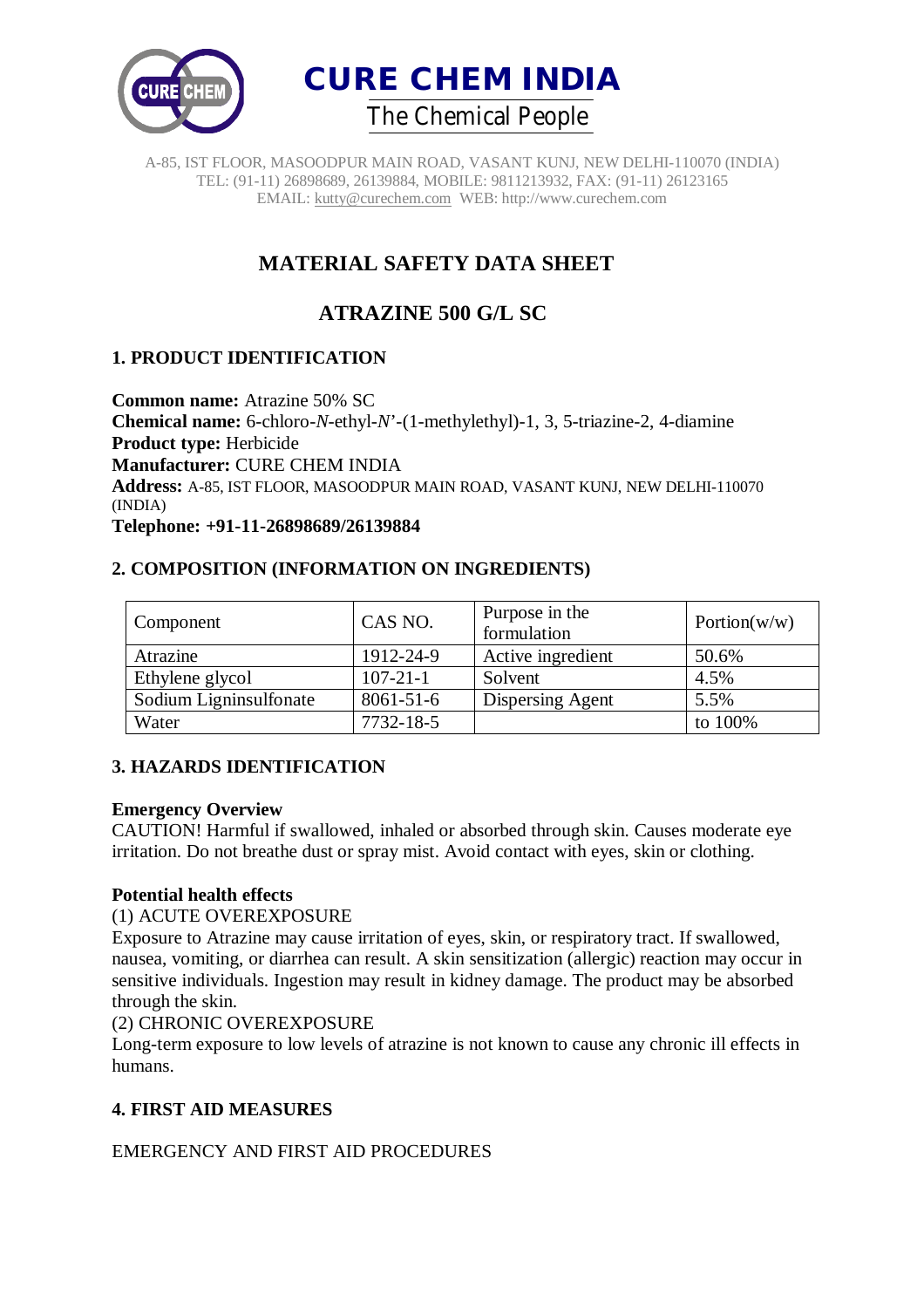



INGESTION: Induce vomiting immediately by giving two glasses of water and sticking finger down throat. Never give anything by mouth to an unconscious person. Call a physician.

EYE AND SKIN CONTACT: Immediately flush eyes with plenty of water for at least 15 minutes. Call a physician. Flush skin with water. Wash clothing before reuse. INHALATION: Remove to fresh air. If not breathing, give artificial respiration, preferably mouth-to-mouth. If breathing is difficult, give oxygen. Call a physician.

NOTE TO PHYSICIAN: There is not a specific antidote if atrazine is ingested. Lavage stomach in the case of a large amount having been ingested and emesis has been inadequate. Five mg/kg of activated charcoal suspension (50 g/400 ml water) can be given to absorb the remaining toxicant.

# **5. FIRE FIGHTING MEASURES**

EXTINGUISHING MEDIA

Dry chemical, CO2, halon, water spray, standard form

UNUSUAL FIRE AND EXPLOSION HAZARDS

Prevent use of contaminated buildings, area, and equipment until decontaminated. SPECIAL FIRE FIGHTING PROCEDURES

Move containers from fire area if possible. Extinguish using agents suitable for surrounding fire. Use flood Product .Keep material out of sewers and water sources. Do not touch spilled material. Avoid breathing hazardous fumes; keep upwind. Utilize self-contained breathing apparatus with full-face piece operated in pressure demand or other positive pressure mode. Evacuate nonessential personnel from the area to prevent exposure to fire, smoke, fumes, or products of combustion

### **6. ACCIDENTAL RELEASE MEASURES**

### STEPS TO BE TAKEN IN CASE MATERIAL IS LEAKED OR SPILLED

Utilize personal protective equipment. Cover the spill with an absorbent material such as cat litter. Sweep up the material and place in a labeled container, or the original container, and seal for later disposal or use. Wash the spill area with water containing a strong detergent, absorb with cat litter or other absorbent material, sweep-up, and place in a sealed, labeled container. Rinse the spill area with water to remove any residue. Do not allow wash or rinse water to contaminate water supplies.

### WASTE DISPOSAL METHOD

Do not reuse product container. Dispose of product containers, waste containers, and residues in accordance with Federal, State, and local regulations

# **7. HANDLING AND STORAGE**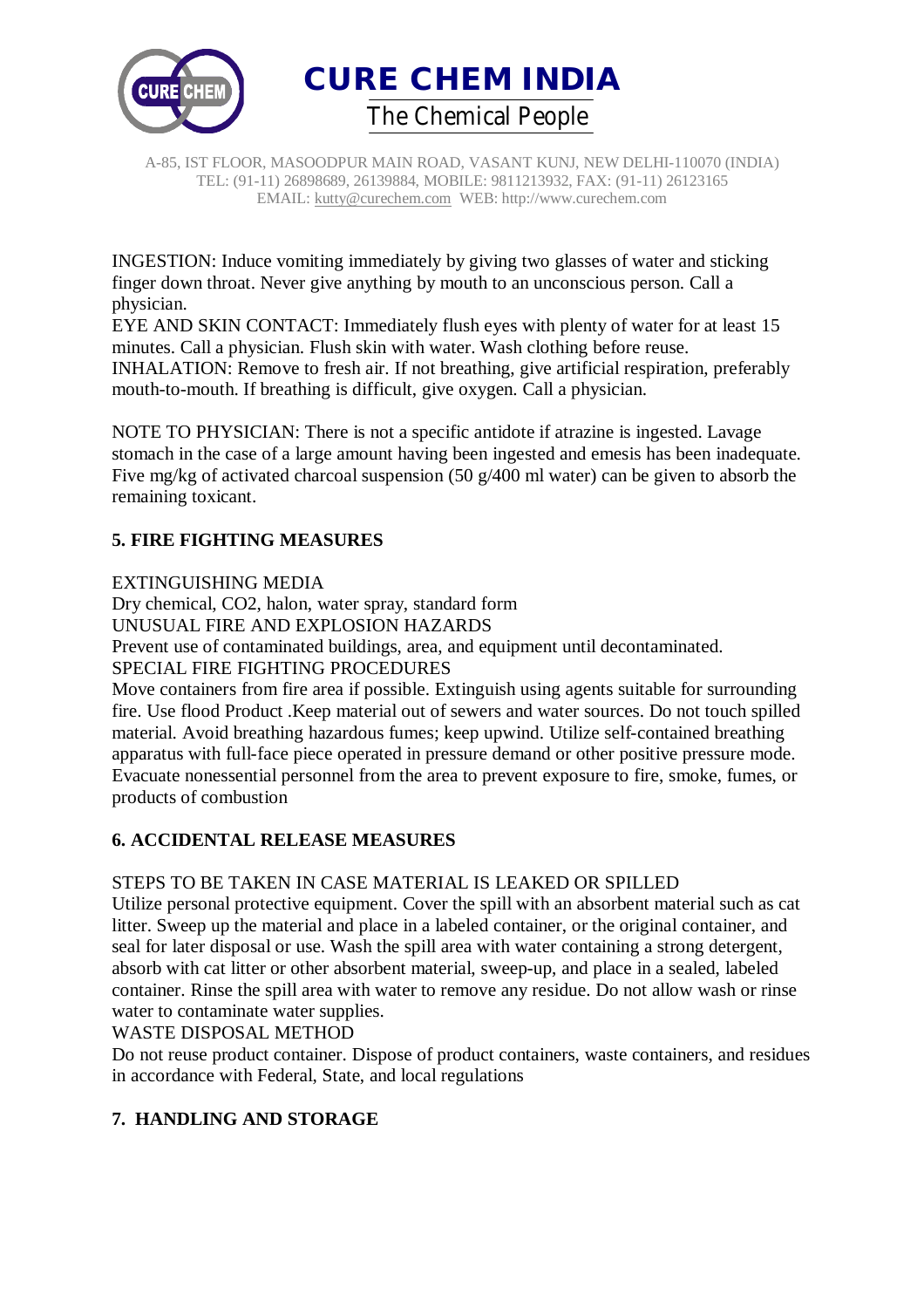



HANDLING: Do not breathe dust. Do not get in eyes, on skin, or on clothing. Wash thoroughly after handling. Wash clothing after use. Do not store or consume food, drink or tobacco in areas where they may become contaminated with this material. USERS SHOULD: Wash hands before eating, drinking, chewing gum, using tobacco or using the toilet. Remove clothing/PPE immediately if pesticide gets inside. Then wash thoroughly and put on clean clothes. Remove PPE immediately after handling this product. Wash the outside of gloves before removing. As soon as possible, wash thoroughly and change into clean clothing

STORAGE: Store the product in the original container only. Do not contaminate water, other pesticides, fertilizer, food, or feed in storage. Avoid contact with water. In case of a spill, dispose of wastes in compliance with local, state and federal regulations.

# **8. EXPOSURE CONTROL/PERSONAL PROTECTION**

RESPIRATORY PROTECTION: NIOSH/MSHA approved respiratory devices to protect against toxic dusts and pesticides.

PROTECTIVE GLOVES: Impervious gloves to prevent skin contact.

EYE PROTECTION: Splash-proof or dust-resistant safety goggles to prevent eye contact with this substance. Contact lenses should not be worn.

OTHER PROTECTIVE CLOTHING OR EQUIPMENT: When necessary utilize impervious clothing, rubber boots, hat, and other equipment to prevent skin contact with this substance.

### **9. PHYSICAL AND CHEMICAL PROPERTIES**

Appearance: Flowing white/cream suspension concentrate pH: 6.0-9.0 Flammability: Not flammable Explosivity: Not explosive Persistent foam: 25 ml max after 1 minute. Suspensibility: ≥90% suspension after 30min. Fineness (pass 75μm test sieve) (%):99min

### **10. STABILITY AND REACTIVITY**

Incompatibility: Alkalis and mineral acid Decomposition: Hazardous gases or vapors can be released, including carbon monoxide, hydrogen cyanide, and acetonitrile. Polymerization: Polymerization will not occur.

### **11. TOXICOLOGICAL INFORMATION**

**Toxicity** - This product is slightly hazardous (WHO Class III) Swallowed: LOW TOXICITY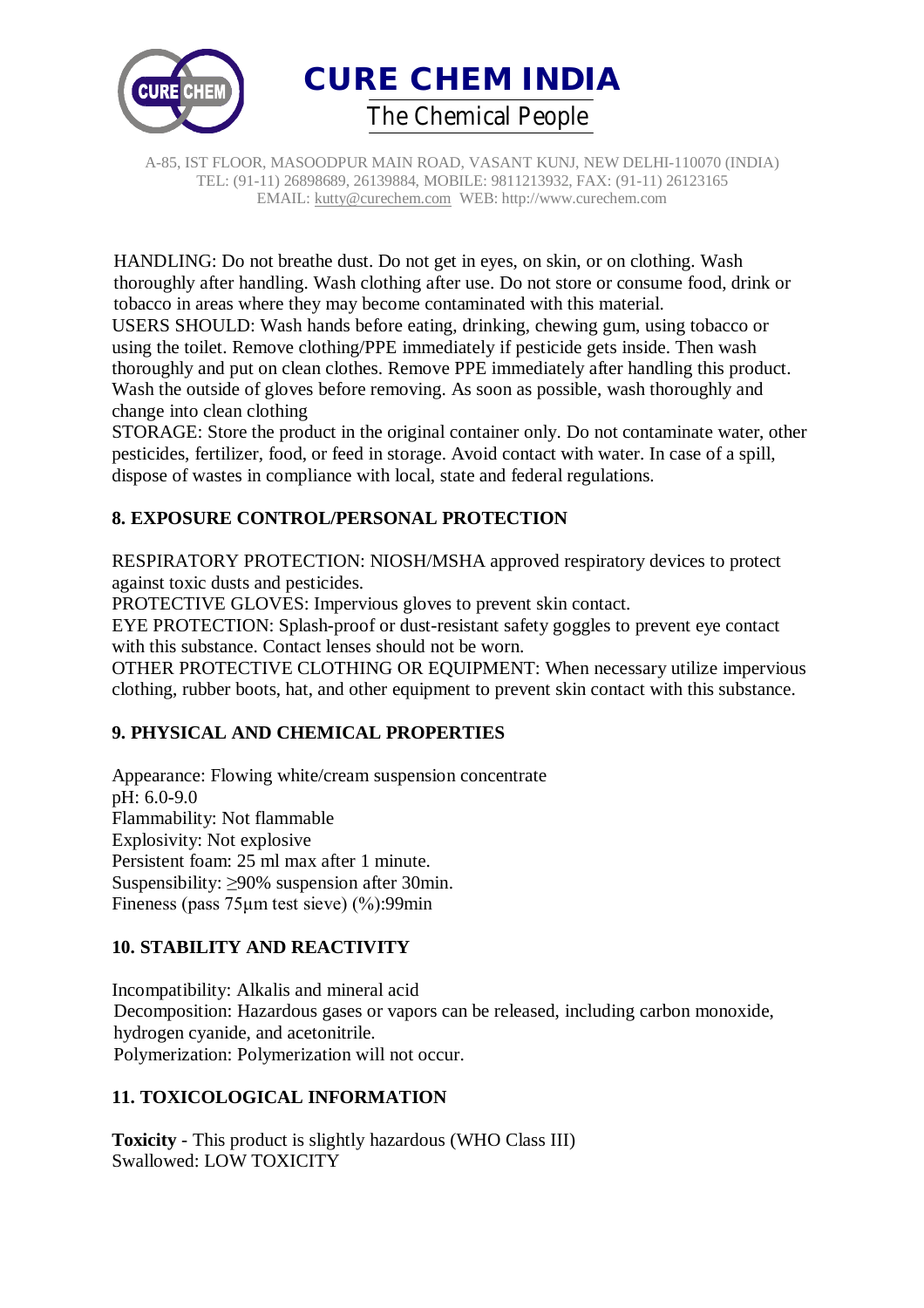



Tests on rats indicate a low toxicity following single doses LD50 2330 mg/kg b.w.(male) 2710 mg/kg b.w.(female) Dermal absorption: LOW TOXICITY Tests on rats indicate a low toxicity following single doses LD50 >2000 mg/kg Inhaled: LOW TOXICITY Tests on rats indicate a low toxicity following single doses of a similar product. LC50 (1 h)  $>406$  mg/m<sup>3</sup>, highest attainable concentration Irritation (based on studies with rabbits) Eye: slightly-irritant Skin: slightly-irritant Sensitisation - (guinea pigs). Skin: not a sensitiser

**CHRONIC** (Active Ingredient: Atrazine technical)

**Atrazine technical** has been extensively tested on laboratory mammals and in test-tube systems. No evidence of mutagenic, teratogenic or reproductive effects was obtained. After long-term administration (i.e., close to 2 years of continuous feeding) a slight increase in the incidence of mammary tumours was reported in one species (rat), one sex (female) and one strain (Sprague-Dawley) in one study at higher doses. A more recent study (1992) using Sprague-Dawley rats showed no significant difference between rats fed normal diet and those fed on a diet containing atrazine with regard to the incidence of tumours. Recent studies with the Fischer rat strain have shown no evidence of tumour producing potential. The relevance of the mammary tumour finding to humans is doubted as epidemiological studies of workers involved in the production of atrazine for up to 30 years have shown no evidence of health problems associated with atrazine exposure. Atrazine has been listed by IARC as a Class 3, not classifiable as to carcinogenicity to humans.

# **12. ECOLOGICAL INFORMATION**

| $(1 \cup 1)$ to $(1 \cup 1)$ |                   |
|------------------------------|-------------------|
| Fish:                        |                   |
| $LC50$ 96 hour               |                   |
| Rainbow trout                | 4.5-11.0 mg/litre |
| Bluegill                     | 16 mg/litre       |
| Coho salmon                  | 15 mg/litre       |
| Catfish                      | 7.6 mg/litre      |
| Guppy                        | 4.3 mg/litre      |

(For technical)

#### **Birds:**

| LC50 (5 days dietary exposure) |                     |  |  |  |
|--------------------------------|---------------------|--|--|--|
| Bobwhite quail                 | $>5000$ mg/kg diet  |  |  |  |
| Japanese quail                 | $>$ 5000 mg/kg diet |  |  |  |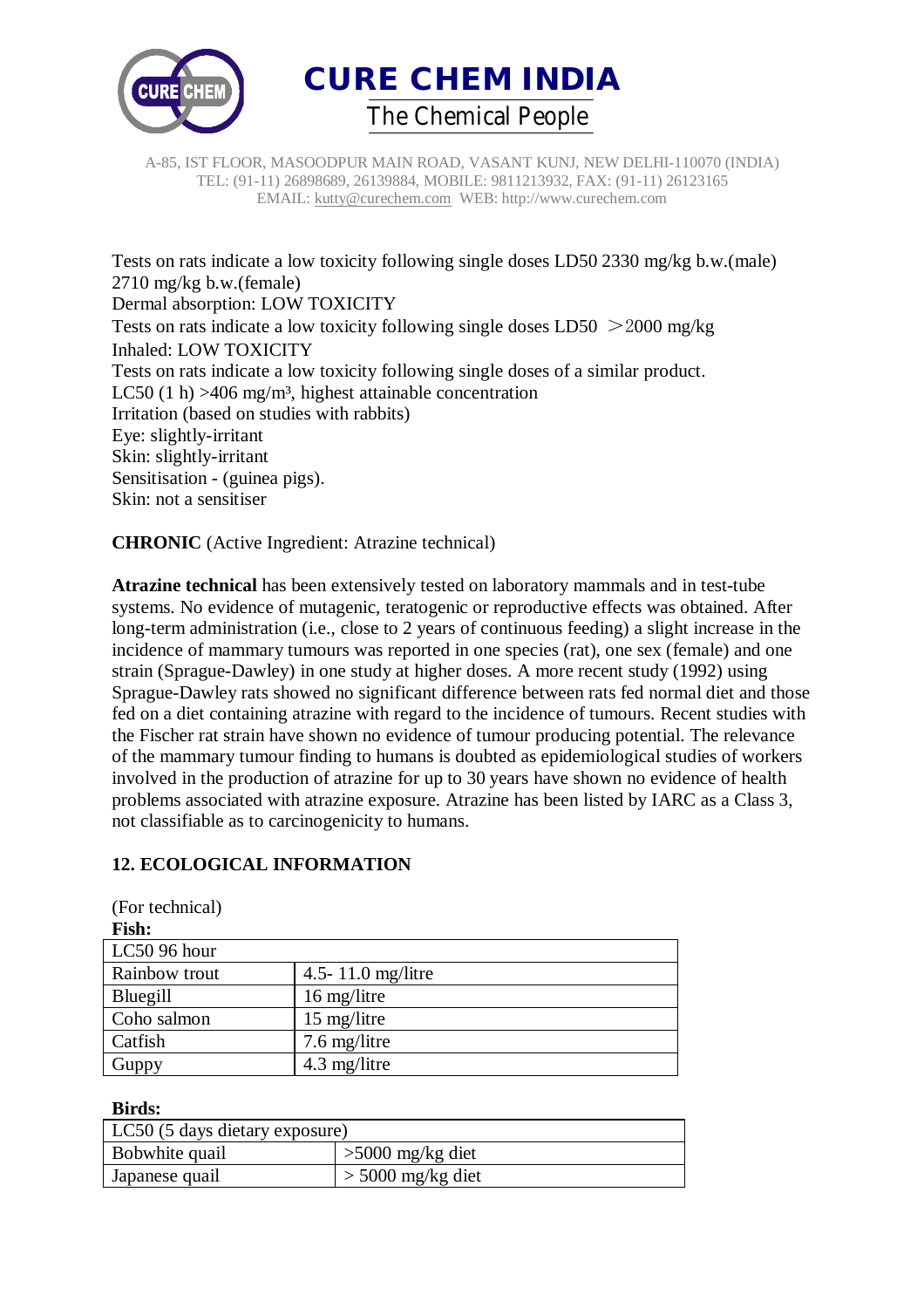

**CURE CHEM INDIA**  *The Chemical People*

A-85, IST FLOOR, MASOODPUR MAIN ROAD, VASANT KUNJ, NEW DELHI-110070 (INDIA) TEL: (91-11) 26898689, 26139884, MOBILE: 9811213932, FAX: (91-11) 26123165 EMAIL: kutty@curechem.com WEB: http://www.curechem.com

| Ring-necked pheasant | $>$ 5000 mg/kg diet |
|----------------------|---------------------|
| Mallard duck         | $>$ 5000 mg/kg diet |

#### **Other species:**

| Daphnia magna | EC50(48h)        | $6.1$ mg/litre    |
|---------------|------------------|-------------------|
|               | EC50(21 days)    | $>0.12$ mg/litre  |
| Bees          | LD50 (oral)      | $> 97 \mu$ g/bee  |
|               | LD50 (contact)   | $>100 \mu g/$ bee |
| Earthworm     | $LC50$ (14 days) | 78 mg/kg of soil  |

### **13. DISPOSAL CONSIDERATIONS**

#### **Waste Disposal**

Pesticide, spray mixture, or rinsate that cannot be used according to label instructions must be disposed of according to applicable Federal, state, or local procedures.

#### **ENVIRONMENTAL HAZARDS**

Atrazine is a pesticide that can move (seep or travel) through soil and can contaminate groundwater that may be used as drinking water. Atrazine has been found in groundwater. Users are advised not to apply "Basis" Gold where the water table (groundwater) is close to the surface and where the soils are very permeable (i.e., well drained soils). Local agricultural agencies can provide further information on the type of soil in your area and the location of groundwater. Atrazine is toxic to aquatic invertebrates. Do not apply directly to water, or to areas where surface water is present, or to intertidal areas below the mean high water mark. Do not apply when weather conditions favor drift from treated areas. Runoff and drift from treated areas may be hazardous to aquatic organisms in neighboring areas. Do not contaminate water by cleaning of equipment or disposal of wastes.

**Container Disposal:** Completely empty bag into application equipment. Then dispose of empty bag in a sanitary landfill or by incineration or, if allowed by state and local authorities, by burning. If burned, stay out of smoke.

**Water Soluble Packaging:** Do not reuse the outer box or the re-sealable bags. When all water-soluble packets are used, the outer packaging should be clean and may be disposed of in a sanitary landfill, or by incineration, or, if allowed by state and local authorities, by open burning. If it is burned, stay out of smoke. If the re-sealable bag contacts the formulated product in any way, the bag must be triple-rinsed with clean water. Add the rinsate to the spray tank and dispose of the outer wrap as described above.

### **14. TRANSPORT INFORMATION**

Should be transported and stored in clearly labelled, rigid and leak-proof containers. Containers should be kept under lock and key, secure from access by children and other unauthorized persons and well away from food and drink